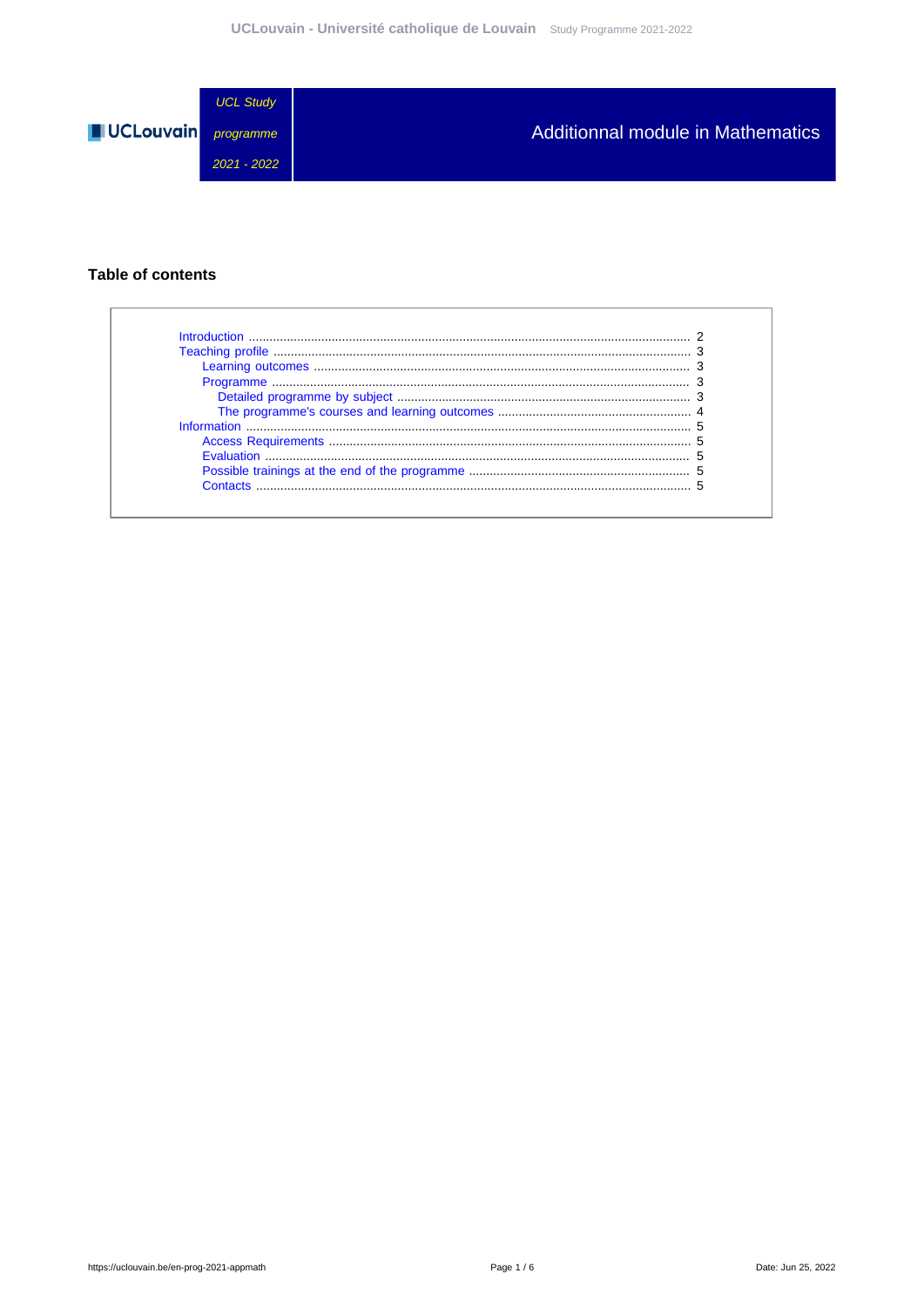### **APPMATH - Introduction**

# <span id="page-1-0"></span>**Introduction**

#### **Introduction**

The aim of the in-depth minor in mathematics is to offer learning that is supplementary to the discipline of the Bachelor's major. The very wide range of courses has been devised for students of the Bachelor in Mathematics

• who wish to supplement their Bachelor course with courses that remain within the field of mathematics, and/or

• who wish to supplement their Bachelor course with courses close to mathematics but who do not wish to undertake a single-topic minor (minor in computer science, in physics, in engineering science, applied mathematics, etc.).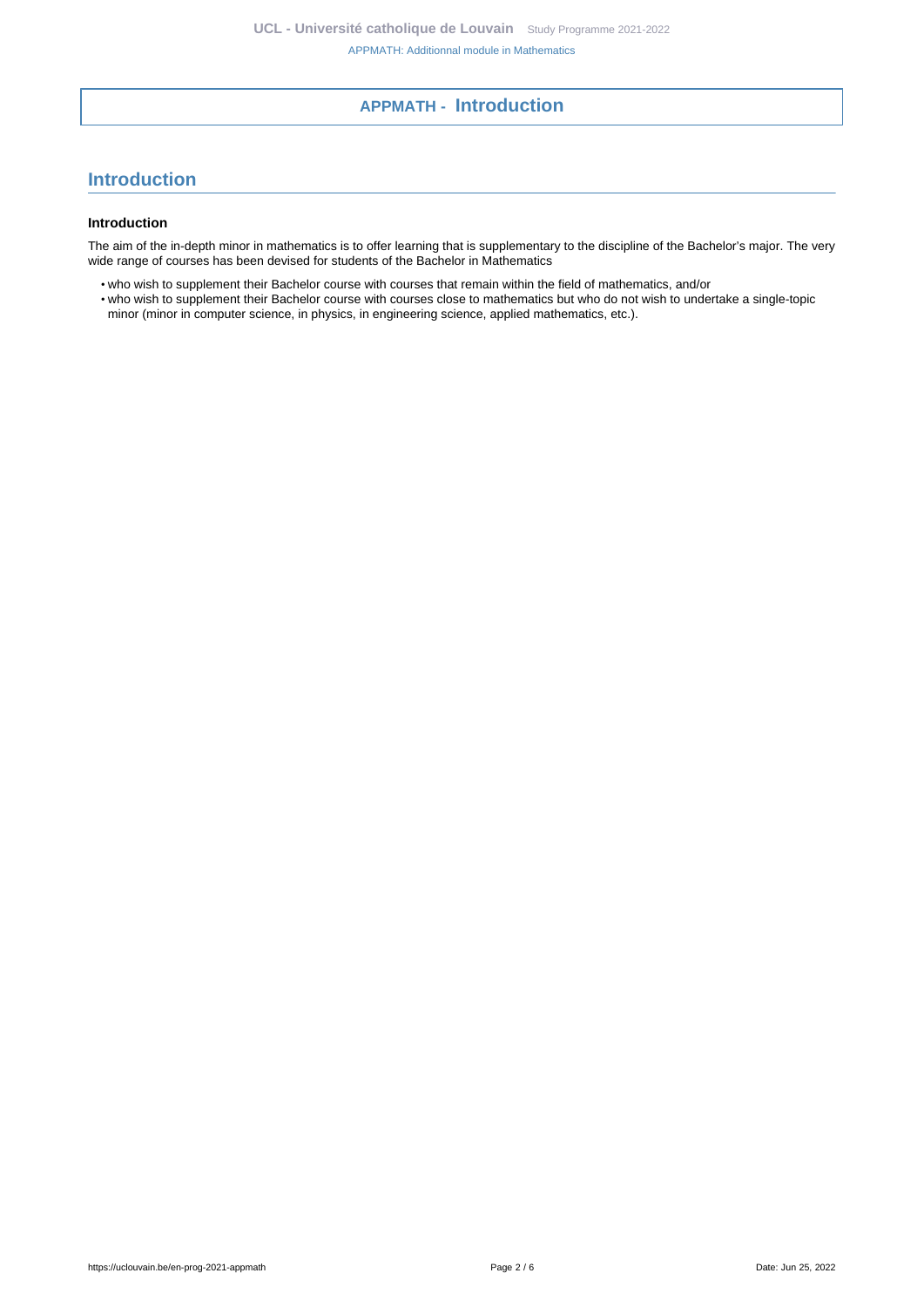## **APPMATH - Teaching profile**

# <span id="page-2-1"></span><span id="page-2-0"></span>**Learning outcomes**

The in-depth minor in mathematics contributes to the acquisition of the knowledge and skills appropriate to the Bachelor of Mathematics:

- disciplinary basics needed to pursue studies in mathematics or in closely related fields.
- capacity for abstract thought and critical spirit
- skills in scientific communication
- independent learning

These skills are detailed in the presentation of the programme for the Bachelor in Mathematics. Depending on the courses chosen, the student will have acquired supplementary training in closely related disciplines (physics, statistics and probability, economics, computing, applied mathematics). These courses help to develop the capacity for the analysis, in depth and from a variety of points of view, of a mathematical problem or a complex system belonging to scientific disciplines other than mathematics, in order to extract the essential features and to relate them to the most suitable theoretical tools.

#### <span id="page-2-2"></span>**Programme**

#### <span id="page-2-3"></span>**DETAILED PROGRAMME BY SUBJECT**

- **O** Mandatory
- **83 Optional**
- $\Delta$  Not offered in 2021-2022
- Not offered in 2021-2022 but offered the following year
- Offered in 2021-2022 but not the following year
- $\Delta \oplus$  Not offered in 2021-2022 or the following year
- **Activity with requisites** 
	- Teaching language (FR, EN, ES, NL, DE, ...)

Click on the course title to see detailed informations (objectives, methods, evaluation...)

30 crédits

#### **Content:**

 **Cours au choix (30 credits)**

From the following courses, students choose 10 credits in the second year and 20 credits in the third year, in agreement with their study adviser.

| <b>&amp;3 LMAT1235</b> | Some notions of mathematical logic              | Tim Van der Linden<br><b>Enrico Vitale</b>           | $[q2]$ [30h+15h] [5 Credits]       | $\mathbf{x}$   |                           |
|------------------------|-------------------------------------------------|------------------------------------------------------|------------------------------------|----------------|---------------------------|
| <b>&amp;3 LMAT1261</b> | Mécanique lagrangienne et hamiltonienne         | <b>Christian Hagendorf</b>                           | $[q1]$ $[22.5h+30h]$ $[5$ Credits] | $\pmb{\times}$ |                           |
| <b>&amp;3 LMAT1323</b> | <b>Topology</b>                                 | <b>Pedro Dos Santos</b><br>Santana Forte Vaz         | $[q1]$ [30h+15h] [5 Credits]       | $\mathbf{x}$   |                           |
| <b>&amp;3 LMAT1322</b> | Real and harmonic analysis                      | <b>Augusto Ponce</b>                                 | $[q2]$ [30h+30h] [5 Credits]       |                | $\boldsymbol{\mathsf{x}}$ |
| <b>&amp;3 LMAT1331</b> | Commutative algebra                             | Pierre-Alain Jacqmin<br>(compensates<br>Marino Gran) | $[q2]$ [30h+15h] [5 Credits]       |                | $\boldsymbol{\mathsf{x}}$ |
| <b>&amp;3 LMAT1342</b> | <b>Geometry 3</b>                               | <b>Pascal Lambrechts</b>                             | $[q1] [30h+30h] [5 Credits]$       |                | $\boldsymbol{\mathsf{x}}$ |
| <b>O LMAT1223</b>      | <b>Differential equations</b>                   | <b>Heiner Olbermann</b>                              | $[q2]$ [30h+15h] [5 Credits]       |                | $\boldsymbol{\mathsf{x}}$ |
| <b>O LMAT1361</b>      | <b>Galois Theory</b>                            | <b>Pierre-Emmanuel</b><br>Caprace                    | $[q1]$ [30h+15h] [5 Credits]       |                | $\mathsf{x}$              |
| <b>&amp;3 LMAT2440</b> | Number theory                                   | <b>Olivier Pereira</b><br>Jean-Pierre Tignol         | $[q1]$ [30h+15h] [5 Credits]       |                | $\boldsymbol{\mathsf{x}}$ |
| <b>&amp;3 LMAT2450</b> | Cryptography                                    | <b>Olivier Pereira</b>                               | $[q1] [30h+15h] [5 Credits]$       |                | $\boldsymbol{\mathsf{x}}$ |
| <b>&amp;3 LMAT2460</b> | Finite mathematics and combinatorial structures | <b>Jean-Charles Delvenne</b><br>Raphaël Jungers      | [q1] [30h] [5 Credits]             |                | $\boldsymbol{\mathsf{x}}$ |

Year 2 3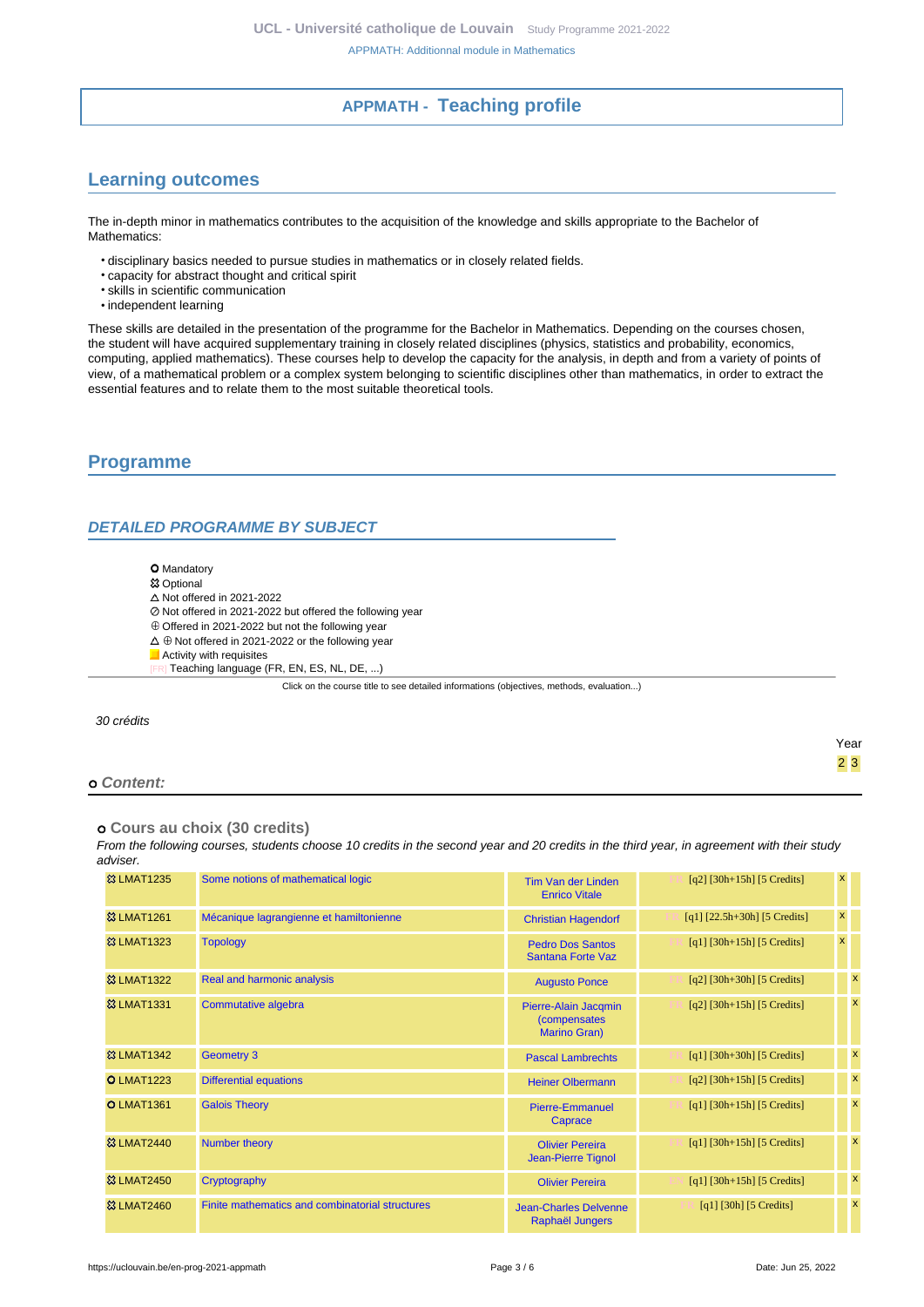|                         |                                                    |                                                                            |                                      | Year       |                           |
|-------------------------|----------------------------------------------------|----------------------------------------------------------------------------|--------------------------------------|------------|---------------------------|
|                         |                                                    |                                                                            |                                      | 23         |                           |
| <b>83 LEPL1110</b>      | <b>Finished elements</b>                           | <b>Vincent Legat</b><br>Jean-François Remacle                              | $[q2]$ [30h+30h] [5 Credits]         | $x \times$ |                           |
| <b>&amp;3 LINMA1170</b> | <b>Numerical analysis</b>                          | <b>François Henrotte</b><br>(compensates Jean-<br><b>Francois Remacle)</b> | $[q2]$ [30h+22.5h] [5 Credits]       | $x \mid x$ |                           |
| <b>&amp;3 LINMA1691</b> | Discrete mathematics - Graph theory and algorithms | <b>Vincent Blondel</b><br><b>Jean-Charles Delvenne</b>                     | $[q1]$ [30h+22.5h] [5 Credits]       | $x \times$ |                           |
| <b>&amp;3 LINMA1702</b> | Optimization models and methods I                  | <b>François Glineur</b>                                                    | $[q2]$ [30h+22.5h] [5 Credits]       | $x \mid x$ |                           |
| <b>&amp;3 LINFO1123</b> | Calculability, Logic and Complexity                | <b>Yves Deville</b>                                                        | $[q2]$ [30h+30h] [5 Credits]         | $x \times$ |                           |
| <b>83 LPHYS2211</b>     | <b>Group theory</b>                                | <b>Philippe Ruelle</b>                                                     | $[q2]$ $[22.5h+22.5h]$ $[5$ Credits] |            | $\mathbf{x}$              |
| <sup>3</sup> LPHYS2114  | <b>Nonlinear dynamics</b>                          | <b>Christian Hagendorf</b>                                                 | $[q1]$ $[22.5h+22.5h]$ $[5$ Credits] | $x \mid x$ |                           |
| <b>&amp; LPHYS1241</b>  | <b>Quantum Physics 1</b>                           | <b>Marco Drewes</b>                                                        | $[q2]$ [30h+30h] [5 Credits]         | $x \mid x$ |                           |
| <b>&amp; LPHYS1342</b>  | Quantum Physics 2                                  | <b>Christophe Ringeval</b>                                                 | $[q1] [45h+22.5h] [5 Credits]$       |            | $\boldsymbol{\mathsf{x}}$ |
| <b>&amp; LINGE1221</b>  | <b>Econometrics</b>                                | Sébastien Van Bellegem                                                     | $[q2]$ [30h+15h] [5 Credits]         |            | $\boldsymbol{\mathsf{x}}$ |
| <b>&amp;3 LECGE1222</b> | <b>Microeconomics</b>                              | Johannes Johnen<br><b>Arastou Khatibi</b><br><b>François Maniquet</b>      | [q1 or q2] $[45h+15h]$ [5 Credits]   | $x \times$ |                           |
| <b>&amp; LECGE1333</b>  | Game theory and information in economics           |                                                                            | [q2] [30h+10h] [5 Credits] $\Delta$  | $x \mid x$ |                           |
| <b>&amp; LECGE1330</b>  | Industrial organization                            | <b>Paul Belleflamme</b>                                                    | $[q1]$ [30h+15h] [5 Credits]         | $x \mid x$ |                           |

#### <span id="page-3-0"></span>**THE PROGRAMME'S COURSES AND LEARNING OUTCOMES**

For each UCLouvain training programme, a [reference framework of learning outcomes](https://uclouvain.be/en-prog-2021-appmath-competences_et_acquis.html) specifies the the skills expected of every graduate on completion of the programme. Course unit descriptions specify targeted learning outcomes, as well as the unit's contribution to reference framework of learning outcomes.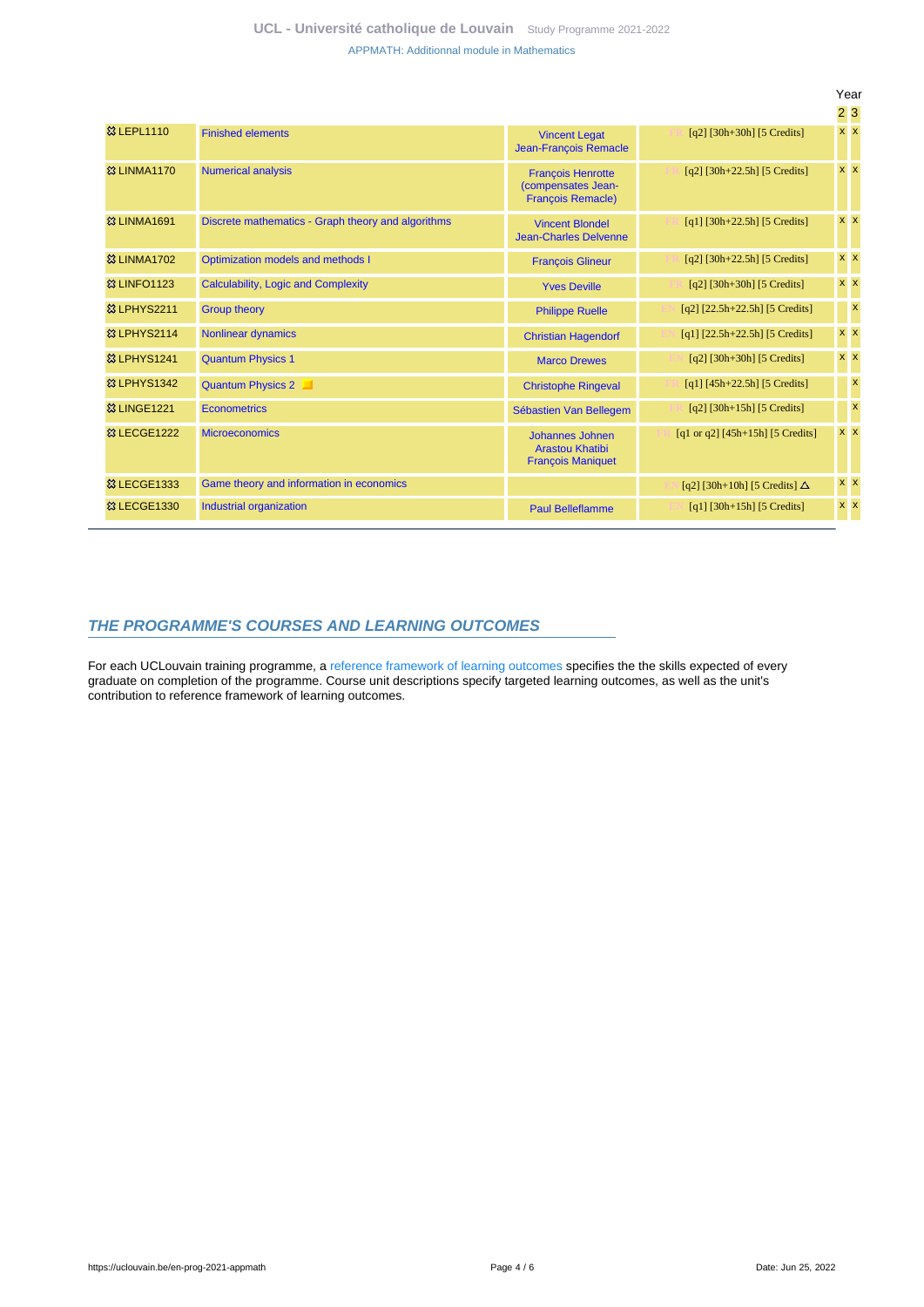#### **APPMATH - Information**

# <span id="page-4-1"></span><span id="page-4-0"></span>**Access Requirements**

#### **Specific access requirements**

This minor is accessible from the second year, only to students enrolled in the Bachelor of Mathematics programme.

# <span id="page-4-2"></span>**Evaluation**

**The evaluation methods comply with the [regulations concerning studies and exams](https://uclouvain.be/fr/decouvrir/rgee.html). More detailed explanation of the modalities specific to each learning unit are available on their description sheets under the heading "Learning outcomes evaluation method".**

# <span id="page-4-3"></span>**Possible trainings at the end of the programme**

The in-depth minor in mathematics supplements the training of Bachelor of Mathematics students.

The Bachelor in Mathematics has access to the following programmes:

- master 120 in mathematics, research or teaching focus;
- master 60 in mathematics;
- master in statistics, general or biostatistics;
- master in actuarial science.

#### <span id="page-4-4"></span>**Contacts**

#### **Curriculum Management**

Entity

Denomination [\(MATH\)](https://uclouvain.be/repertoires/entites/math) Acronym MATH

Academic supervisor: [Jean Van Schaftingen](https://uclouvain.be/repertoires/jean.vanschaftingen)

Useful Contact(s)

- Study advisor: [Tim Van der Linden](https://uclouvain.be/repertoires/tim.vanderlinden)
- Administrative manager for the student's annual program: [Nathalie Micha](https://uclouvain.be/repertoires/nathalie.micha)
- Secretary of the School of mathematics: [Catherine De Roy](https://uclouvain.be/repertoires/catherine.deroy)

Structure entity SST/SC/MATH Faculty **Faculty Faculty Faculty Faculty Faculty Faculty Faculty Faculty Faculty Faculty Faculty Faculty Faculty Faculty Faculty Faculty Faculty Faculty Faculty Faculty Faculty Fac** Sector Sector Sector Sciences and Technology [\(SST\)](https://uclouvain.be/repertoires/entites/sst) Postal address Chemin du Cyclotron 2 - bte L7.01.02 1348 Louvain-la-Neuve Tel: [+32 \(0\) 10 47 31 52](https://uclouvain.be/tel:+3210473152) - Fax: [+32 \(0\) 10 47 25 30](https://uclouvain.be/tel:+3210472530) Website **<https://uclouvain.be/fr/facultes/sc/math>**